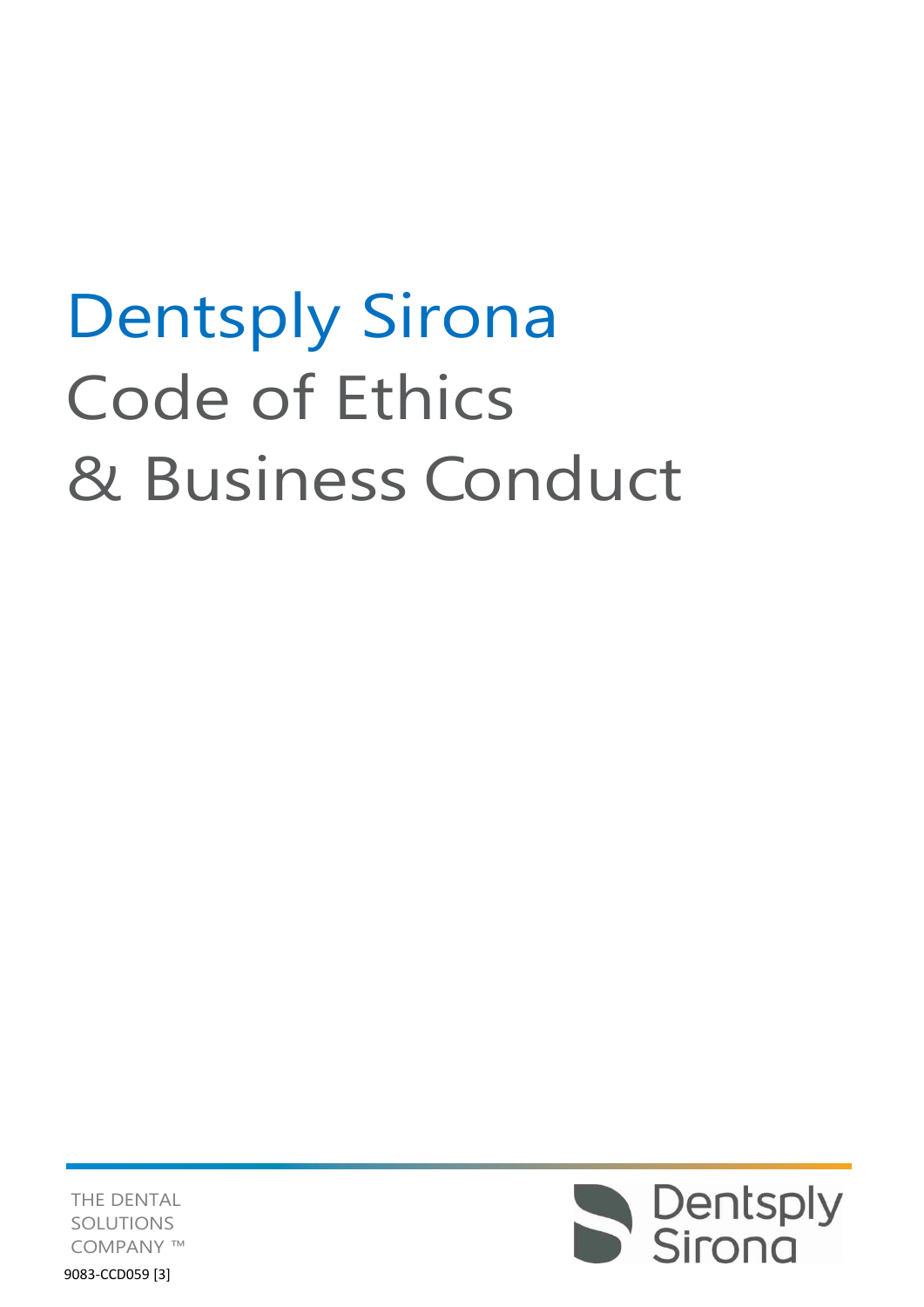Dentsply Sirona demonstrates an unwavering commitment to performance with integrity. Weare a leader in the dental and medical device industry and this comes with increased responsibility. Each DentsplySirona employee needs to make good ethical decisions that lead to positive action and the most suitable healthcare solution for our customers. Dentsply Sirona must earn the trust of our customers and investors every day, through the actions of our employees.

Every person in the Dentsply Sirona community helps preserve our solid reputation by making a personal commitment to follow our Code of Ethics and Business Conduct. Built upon our Core Values, these policies guide us in upholding our ethical commitment to our customers, our employees, our shareholders, our industry, and to the global community. We ask that all members of the Dentsply Sirona community – employees, officers, directors and business partners - comply not only with these policies, but also use good judgment and integrity in all situations that may not be specifically addressed in the Dentsply Sirona Code. Ultimately, the spirit and intent of Dentsply Sirona's Core Values and the Dentsply Sirona Code should guide your actions and behaviors.

As members of the Dentsply Sirona community, we are accountable to one another. Should you ever have questions or concerns about the policies outlined in the Dentsply Sirona Code or the integrity of others' actions, please alert your manager, your local compliance manager, or use one of the many other channels the Company makes available to you. Do not allow anything – such as "making the numbers," competitive instincts, or even a direct order from a superior – to compromise your commitment to unquestionable integrity.

Our Dentsply Sirona business leaders are responsible for their own actions and for fostering a culture consistent with our Code of Ethics and Business Conduct, policies and applicable laws. Leaders are expected to address employees' concerns about appropriate conduct promptly and with care and respect.

Excellent financial performance and high standards of governance and compliance are equally important and valuable. As we continually improve upon Dentsply Sirona's business, we must recognize that only one kind of performance will maintain our strong reputation, increase our customers' confidence in our products and services, and enable us to continue to grow; that is performance with integrity.



Brian O'Reilly Chief Compliance Officer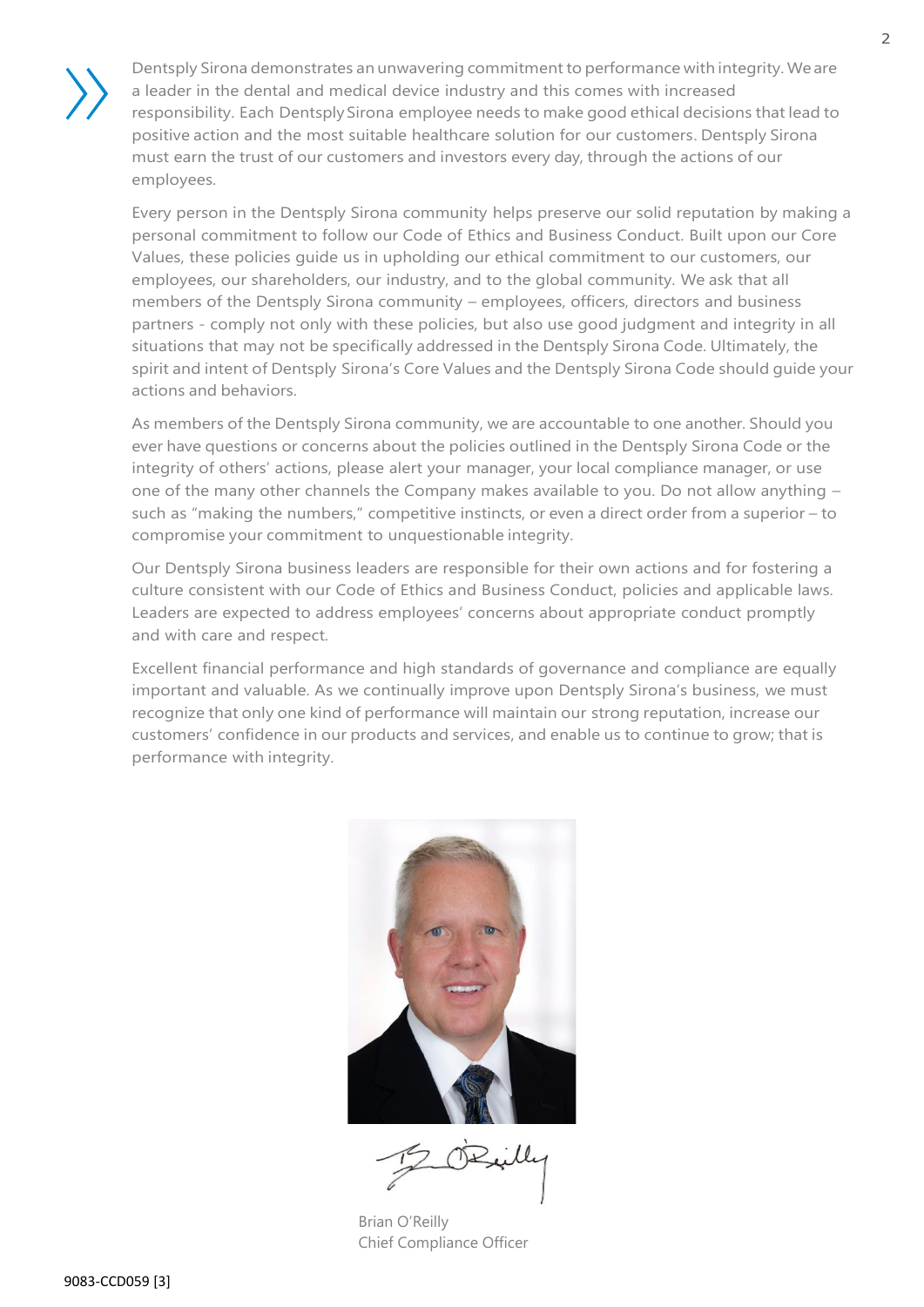### **Topics**



9083-CCD059 [3]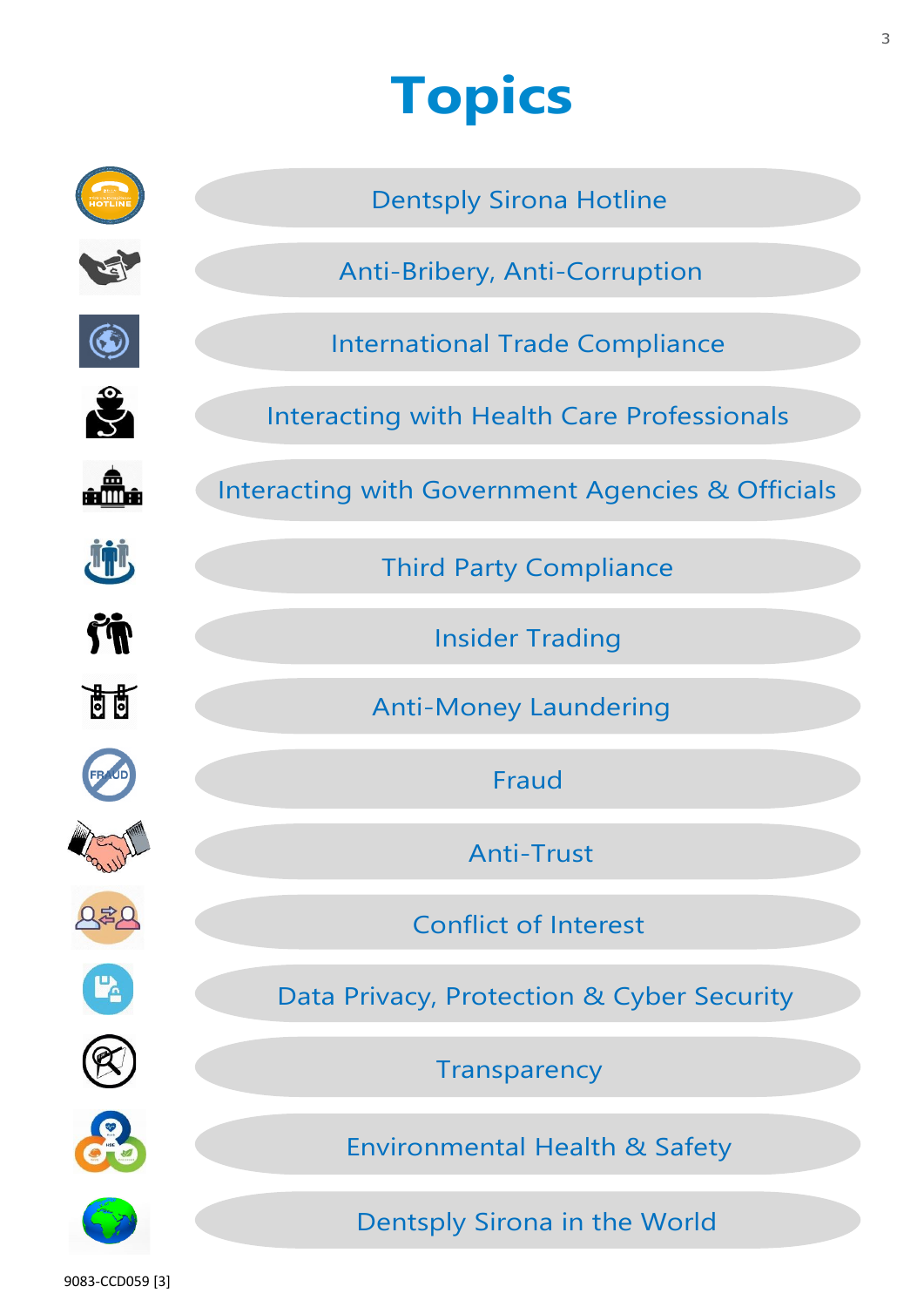## DentsplySirona's Core Values

### **Vision**

We transform dentistry to improve oral health globally.

### **Purpose** & Mission

Every day, we empower millions of customers by proudly creating innovative solutions for healthy smiles

### **Values**

### **AGILE**

#### We innovate. We challenge ourselves

We act quickly.

Î.

constantly.

#### **ACCOUNTABLE RESPECTFUL**

We listen. We foster diversity and inclusion.

We respect the communities in which we live and work.

#### **COLLABORATIVE**

We are good

We have fun.

partners. We learn from each other. We are one team.

#### **TRUSTWORTHY**

Our customers can rely on us.

We can rely on each other. We empower our people.

### **Operating Principles**

We hold

ourselves and

each other

accountable.

- We approach customers as ONE Company, and they are core to everything we do.
- We create innovative solutions that customers love to use.
- We think and act with positive intent and the highest integrity.
- We operate sustainably in everything we do. Î.
- We use our size and global breadth to our advantage. à,



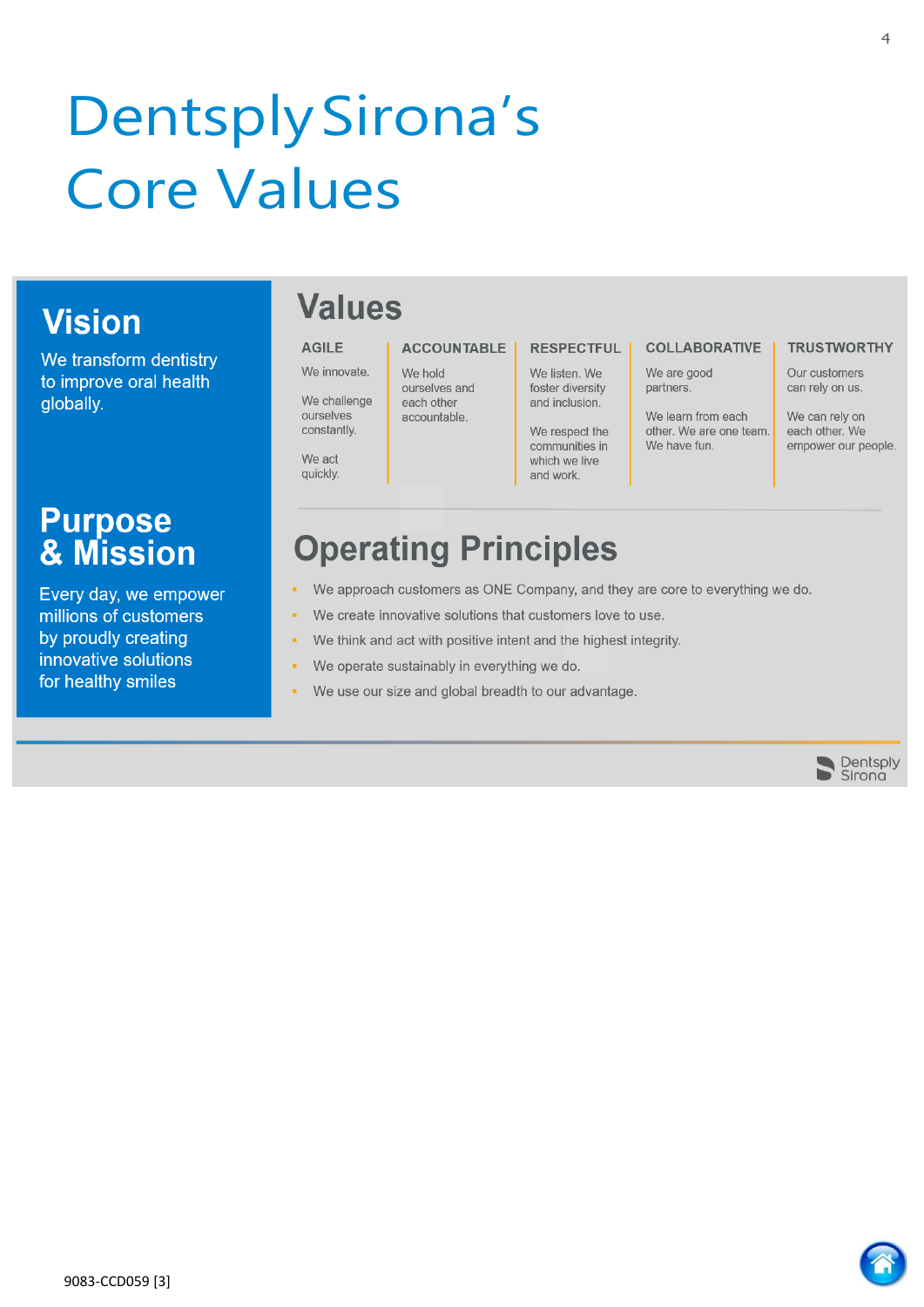## What Employees Must Do

Itis Dentsply Sirona's policy and must also be every employee's commitment to comply with the law everywhere we do business. No one has the authority to violate any law or to direct another person to violate the law on behalf of the Company. The Dentsply Sirona Code of Ethics and Business Conduct helps us define who we are and identify specific risk areas, but it cannot prevent unlawful acts or other bad behavior. It is only through the vigilance of each Dentsply Sirona employee that we can mitigate this risk and protect our company, ourselves and our shareholders.

We must commit ourselves to understanding the relevant local laws as well as our Codes and Policies. This can be accomplished by taking all training assigned to you through the Learning Management System and by assuring that your employees and co-workers do likewise. Ask questions if you don't understand any elements of the assigned training or if you are asked to do something that you feel conflicts with what you have learned.

We must hold ourselves and each other accountable for our respective actions and be willing to speak up if we see something which goes against our values or our codes and policies. It is each employee's obligation to speak up – remember "If you see something, say something". Violations must be reported either to your manager, your local compliance manager or to local HR, or if you are not comfortable bringing it forward locally, you may report it directly to the Chief Compliance Officer or through the Dentsply Sirona Ethics Hotline. If you chose to remain anonymous you may.



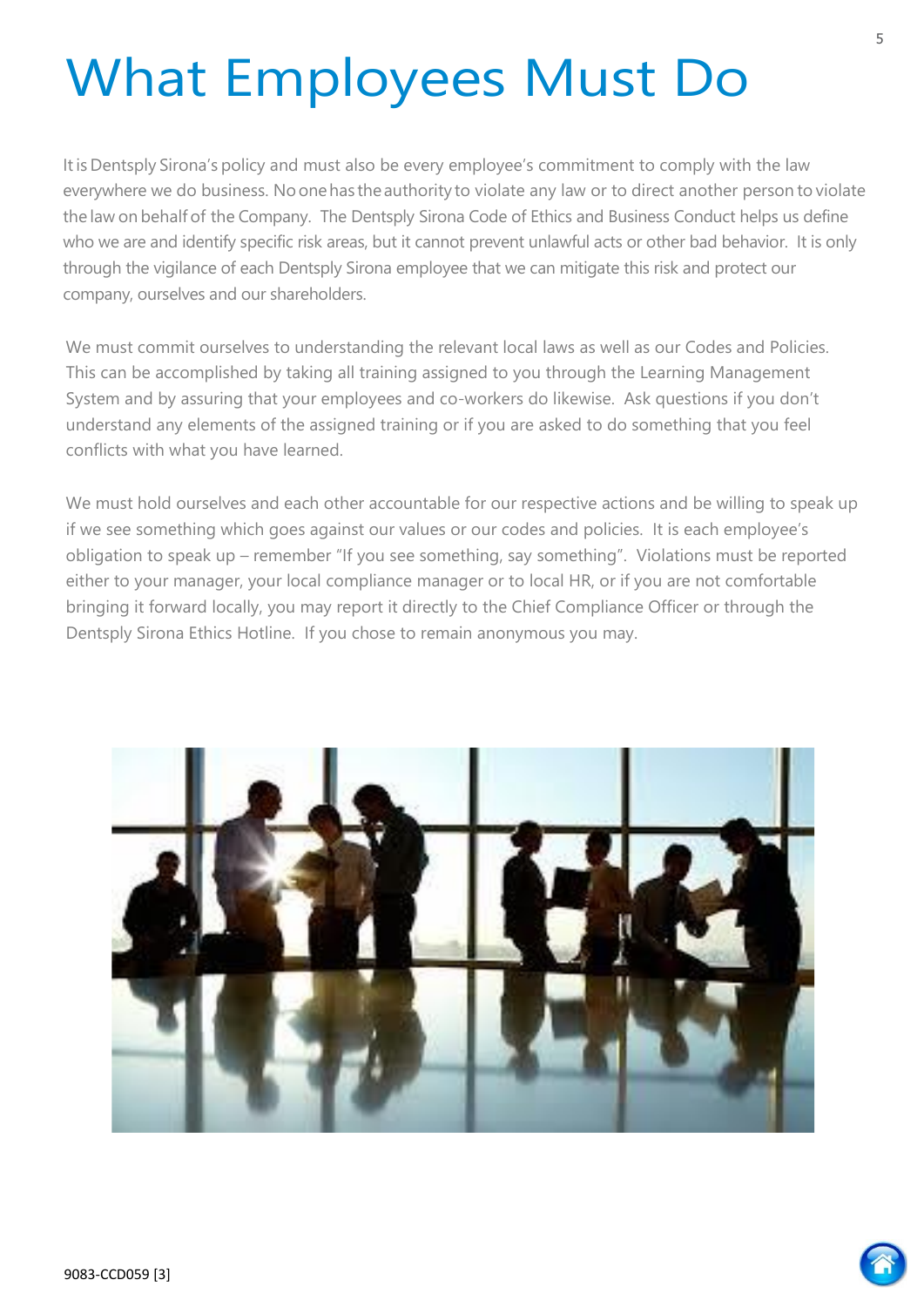### What Leaders Must Do

Ethical business practices and compliance with all applicable laws is everyone's responsibility. It starts with our values and must be reflected in all of our actions. The *tone from the top* is important in creating a foundation for a culture of integrity but then leaders at all levels must live those values and demonstrate unwavering integrity in everything we do.

As a leader, you must act to cultivate this culture of compliance in your respective organizations and assure that your employees understand their responsibilities and feel comfortable raising concerns without fear of retaliation. This means encouraging ethical conduct and compliance with the law by personally demonstrating and promoting Dentsply Sirona's Core Values, considering compliance efforts when evaluating and rewarding employees, and ensuring that employees understand that business results must be achieved while complying with Dentsply Sirona policies and all applicable laws.

It is the responsibility of our pillar leadership (Product Groups, RCO's, Supply Chain and Corporate Functions) at all levels to assure that the various polices and processes which constitute the Dentsply Sirona Ethics and Compliance program are fully and effectively administered in their respective areas of responsibility. The Ethics and Compliance department is always available to answer questions and provide guidance to our global businesses.

All managers must take the following steps to build an infrastructure to prevent, detect and respond to compliance issues:

- Ensure that policies and processes, tailored to address your particular risk areas, are communicated and implemented.
- Ensure that all employees receive education on Dentsply Sirona policies and applicable law.
- Commit adequate resources to your business efforts toward implementing the compliance program.
- Implement control measures, such as appropriate financial controls to identify and prevent fraud and other violations.
- Promote Dentsply Sirona's Core Values and the Dentsply Sirona Code.
- Ensure that periodic compliance reviews are conducted, with the assistance of the Chief Compliance Officer and/or the Corporate Internal Audit Services staff.
- Encourage employees to speak up and report integrity or compliance issues.
- Promptly implement corrective action to fix identified compliance weaknesses.
- Report any legal and ethics issues to the Legal department and/or Chief Compliance Officer.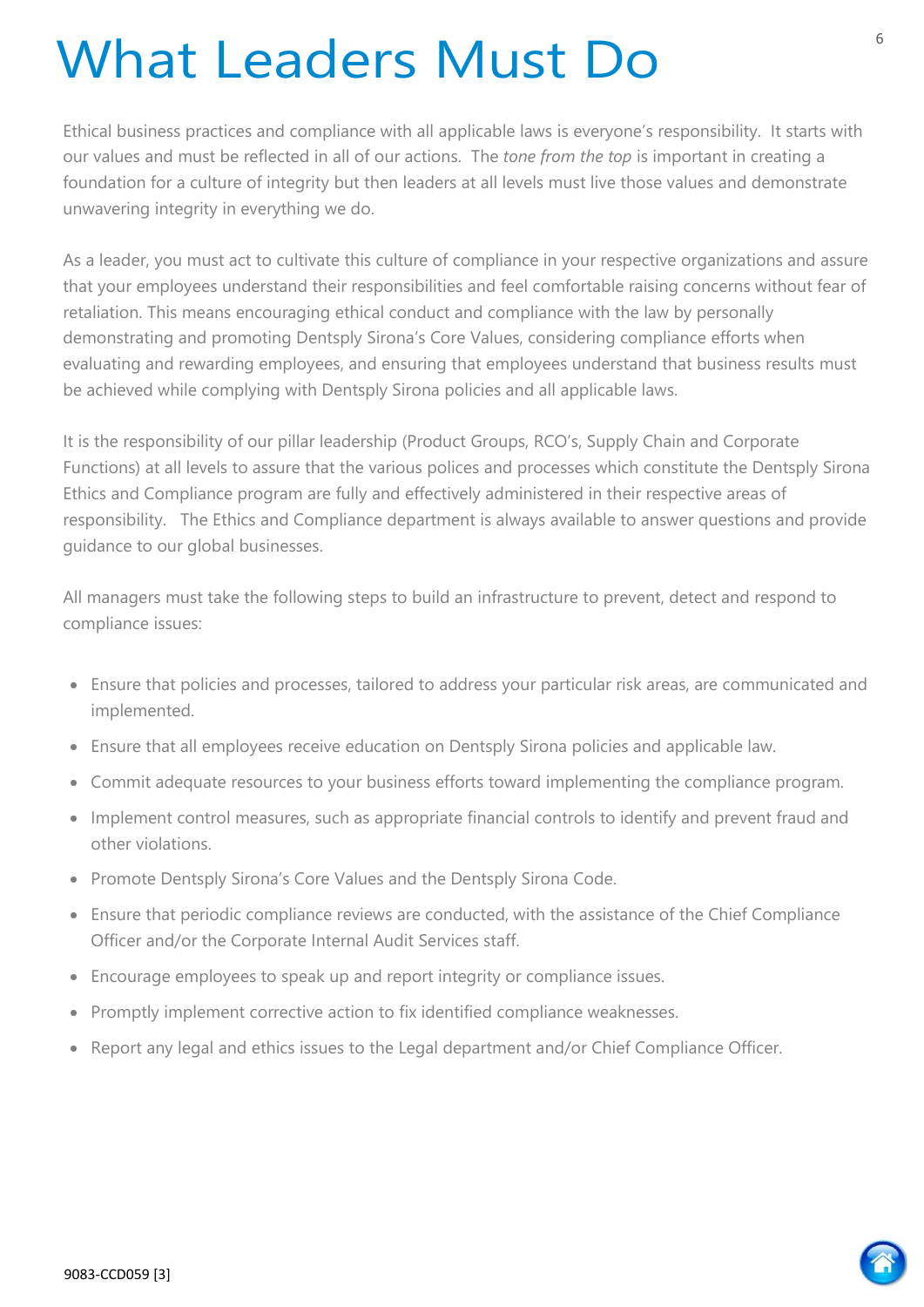### Dentsply Sirona – Code of Ethics Decision Guide

Though conducting business in an ethical fashion typically only requires common sense, you may sometimes be faced with challenging situations and decisions for which the right decision is not perfectly clear. The following diagram is intended to guide you toward the resources available to help you make informed decisions.



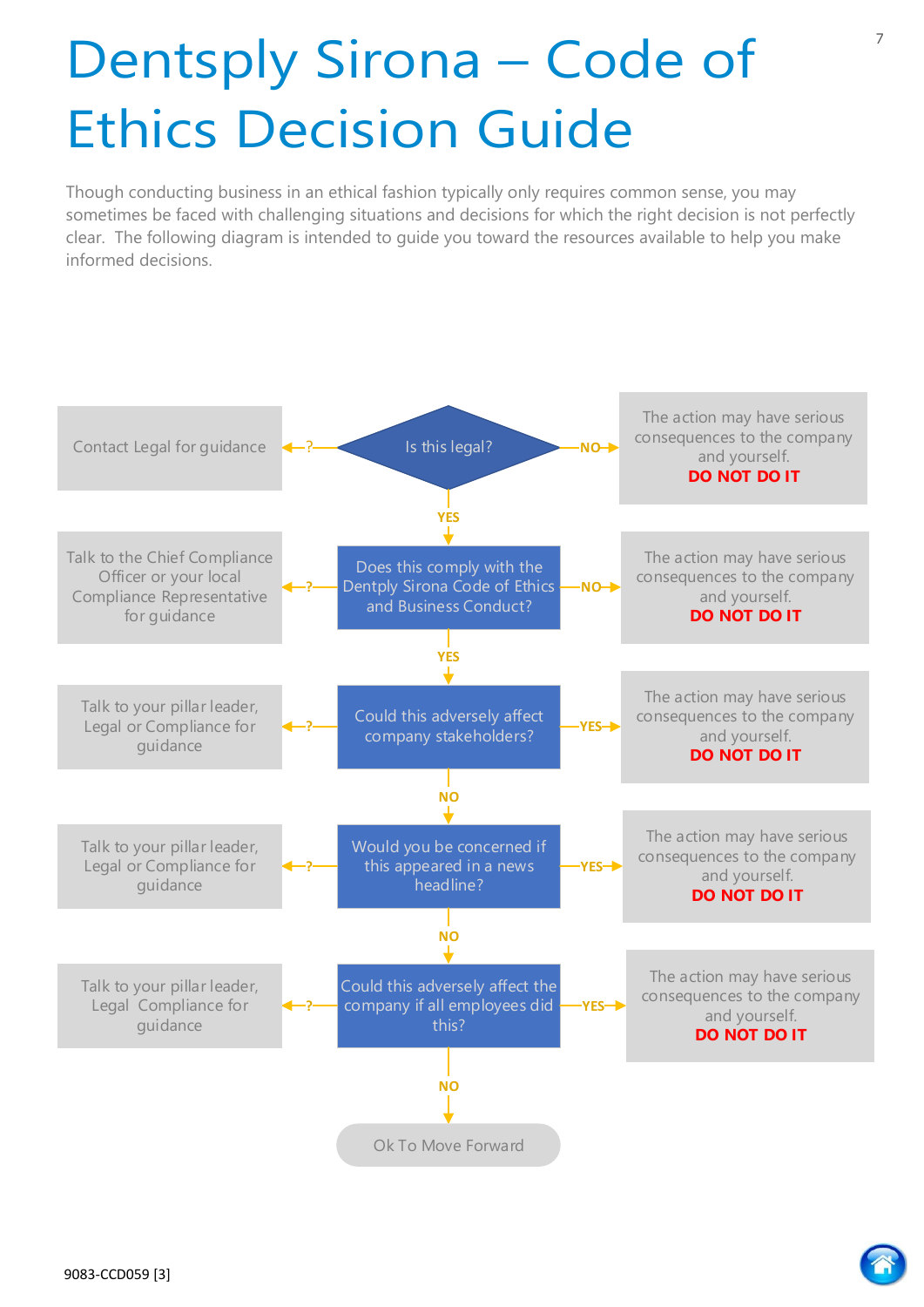## <span id="page-7-0"></span>If you see something, say something



[Click Here to go to Hotline](https://app.convercent.com/en-us/LandingPage/27d3d9e0-4a47-e311-b708-80c16e20c34c)



Raising a compliance or integrity concern protects Dentsply Sirona's community, our Company, our employees,ourcolleagues,andourstakeholders. Ifyouhaveaconcern about compliance with a Dentsply Sirona policy or an applicable law or regulation, you have the responsibility to raise that concern. Failure to do so is a violation ofthe Dentsply Sirona Code. **If you see something, say something.**

#### **Raise Concerns Early**

Employees need to be action oriented when it comes to compliance and integrity. The longer we wait to address a concern, the worse it may become.

#### **You May Remain Anonymous**

However,if youidentify yourself,weare then able to follow up with you and provide feedback.

#### **You May Report Externally**

You are not prohibited from communicating with government agencies about possible violations including filing a complaint and participating in government investigations and proceedings.

#### **Confidentiality Is Respected**

If youidentify yourself, youridentity and the information you provide will remain confidential and will be shared only on a "need-to-know"basis with those responsible for resolving the concern.

#### **Retaliation Violates Our Policy**

Dentsply Sirona absolutely prohibits retaliation against anyone who in good faith raises or helps to address an ethics, integrity or a compliance concern.Retaliation is grounds for discipline up to and including dismissal.

#### NOTE: The Dentsply Sirona Hotline is administered by an independent third party (Convercent).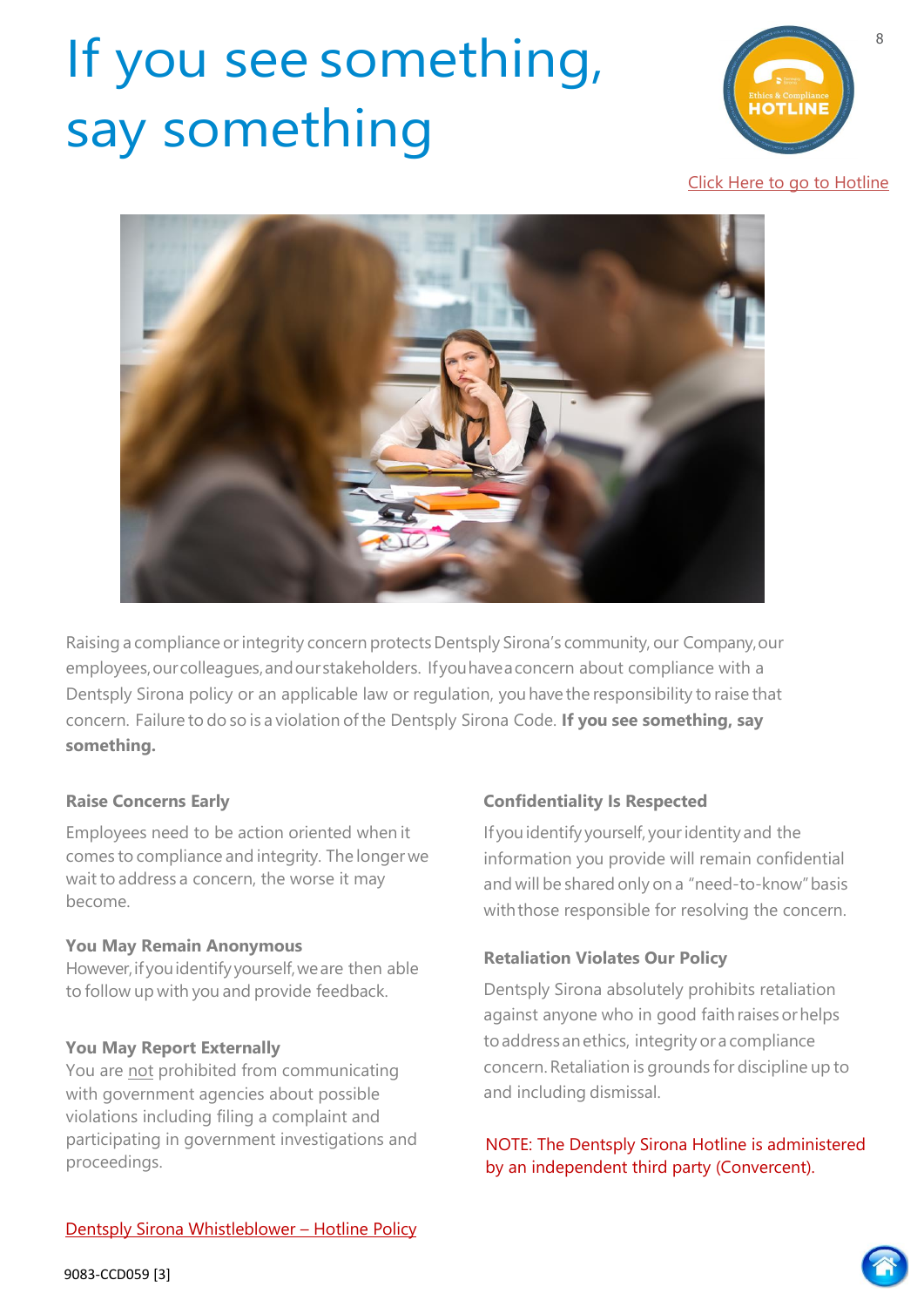## <span id="page-8-0"></span>Anti-Bribery, Anti-Corruption



[Click here for more information](https://dentsplysirona.sharepoint.com/:p:/s/ComplianceEthics/EYxJVSJ9aeJImiOT8ZFAaxwBu8HpAOT5lzVZz4zUk56CVg?rtime=i4fY5nEm10g)

Any payment, gift or favor that is made or offered in order to gain an improper advantage in any business situation is never acceptable and exposes you and Dentsply Sirona to possiblecriminal prosecution. DentsplySironaexpresslyprohibits improperpayments and improper gifts and favors in all business dealings in every country around the world, both with government officials and with private individuals.

Improperpayments and improper gifts should not be confused with reasonable and limited expenditures for gifts, business entertainment, and customer travel and living expenses that are made in accordance with Dentsply Sirona's Business Gifts and Entertainment Policy and our Ethical Customer Interaction Policy.

Extortion is the demand-side of the bribery equation. This is when a government official or other customer or third party uses pressure to force you to provide him/her money or other things of value in order to get their business. For instance, the head of a dental clinic threatening to switch to a competitor's products unless you send them on a trip would be considered solicitation of a bribe or extortion. Just as giving or accepting a bribe is illegal, so is the asking for or offering of a bribe, even if the transaction never occurs. If you feel that you are being pressured by anyone to provide a personal incentive, you must say "NO". Failure to do so exposes you and the company to fines and penalties including possible imprisonment. If you find yourself facing one of these situations, please contact someone in the Compliance or Legal departments for assistance.

Internal Controls and Accurate Record Keeping Dentsply Sirona maintains internal controls to comply with legal, accounting, tax, and other regulatory requirements. Keeping accurate records instills trust in Dentsply Sirona by its employees, customers, patients, investors, and business partners. Accurate recordkeeping allows us to make strategic, commercial, and operational decisions. It is critically important that our books, records, accounts, and financial statements be maintained in reasonable detail. "Off the books" accounts, transactions, and assets are prohibited.

Never falsify any type of record or account. In every transaction, be honest, and make a proper and complete record. Regardless of your role at the Company, we all share this responsibility. Also, know who our customers and partners are and for what purposes they may be using our products and services. This type of awareness helps Dentsply Sirona prevent illegal and improper activity from occurring.

The company's record retention policies provide guidance for when documents and information should be maintained or destroyed. Keep financial and business records in accordance with the company retention policies, and do not dispose of records and information that may be relevant to current or threatened litigation until you are advised to do so.

#### [Link: Anti-Corruption, Anti-Bribery Policy](https://dentsplysirona.sharepoint.com/sites/ComplianceEthics/CodesPolicy/Forms/AllItems.aspx?FolderCTID=0x012000C514AB3AEF5AF044B85B059CB8587DB8&id=%2Fsites%2FComplianceEthics%2FCodesPolicy%2FPolicies%2FAnti%2DCorruption%20and%20Anti%2DBribery%20Policy%2Epdf&parent=%2Fsites%2FComplianceEthics%2FCodesPolicy%2FPolicies)

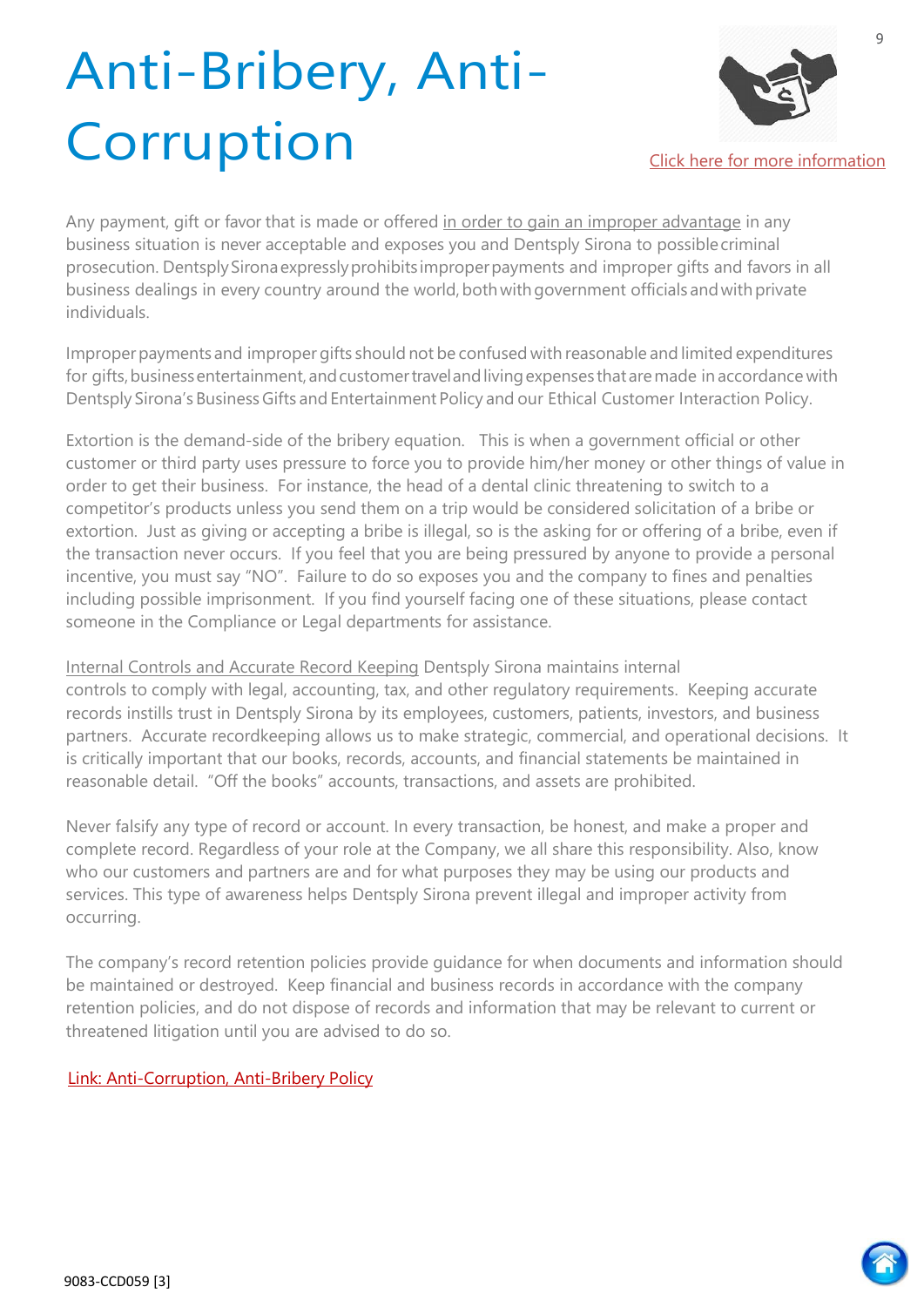## International Trade **Compliance**

<span id="page-9-0"></span>Trade Sanctions are imposed in response to perceived human-rights violations, military or terroristic threats or even unfair trade and currency

considerations. Trade Compliance and export control laws affect the sale, shipment, and transmission of goods, services, and technology across national borders with a heavy focus on these sanctioned countries. These laws apply to many aspects of Dentsply Sirona's operations – not just shipping products. Exchanges of information across national boundaries, including email and web access, are subject to trade controls.

The United States also controls the release of technical information to non-U.S. nationals within the United States. It is important that we carefully observe export laws in connection with these activities, that we do not sell or ship our goods, services, and technology to persons to whom we are not permitted to sell or ship goods, and not selling or shipping those goods into countries where we are not permitted to do so. It is equally important that Dentsply Sirona's distributors and agents abide by these same laws when selling and distributing our products.

The link below provides more guidance on this topic as well as a current list of those countries currently under U.S. sanctions. However, as these change frequently, you are encouraged to engage your Legal and Compliance team if you have any doubt about the status of a country with whom you wish to conduct business.

[Link: International Trade Compliance Policy](https://dentsplysirona.sharepoint.com/sites/ComplianceEthics/CodesPolicy/Forms/AllItems.aspx?id=%2Fsites%2FComplianceEthics%2FCodesPolicy%2FPolicies%2FInternational%20Trade%20Compliance%20Policy%2Epdf&parent=%2Fsites%2FComplianceEthics%2FCodesPolicy%2FPolicies)

### Customer Interaction

<span id="page-9-1"></span>Though customer interaction is the heart of our business, inappropriate interaction can expose you and the company to allegations of corruption under the US Foreign Corrupt Practices Act, the U.K. Bribery Act and numerous other countries anti-bribery/anti-corruption laws regulating interactions with healthcare professionals, distributors and government officials. In the United States, the Anti-Kickback Statute also regulates how medical device and pharmaceutical manufacturers may interact with medical professionals and distributors.

### Interacting with Health Care Professionals

Dentsply Sirona employees interact with health care professionals in many aspects of our business, including as customers, consultants, or as participants in research and development activities. Dentsply Sirona is committed to complying with all laws and

regulations governing interactions with health care professionals, and to going beyond strict legal requirements by following the highest ethical standards in these interactions. To this end, Dentsply Sirona has issued an Ethical Customer Interaction Policy. All Dentsply Sirona employees interacting with or establishing programming with any healthcare professional shall be trained on the Ethical Customer Interaction Policy.



[Click Here for more information](https://dentsplysirona.sharepoint.com/:p:/s/ComplianceEthics/EbjXP2PK05pDqzoHZF00w1EBVv8JEpYd1-h6SKpKwvgIcg?rtime=DtJoPHUm10g)



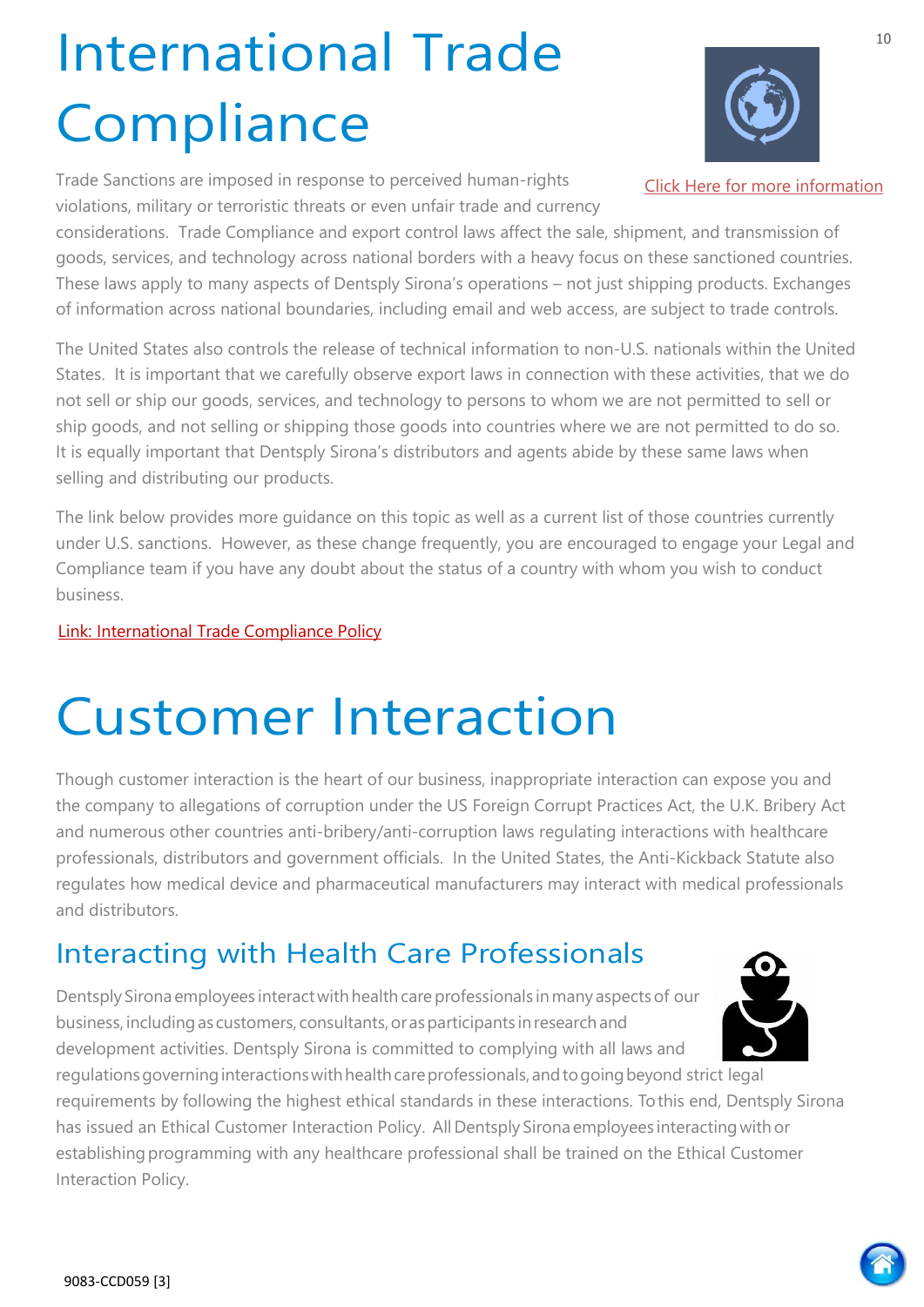### <span id="page-10-0"></span>Interacting with Government Agencies and Officials



In the course of our work, we frequently interact with government agencies, government officials, and public international agencies. In many countries, healthcare is run by or subsidized by the government, and therefore, healthcare providers, health clinics and hospitals are deemed to be government entities in accordance to the United States Foreign Corrupt Practices Act and other local and international anti-corruption regulations. In every instance, Dentsply Sirona employees must comply with applicable laws and regulations, including certain special requirements associated with doing business with government officials, as well as those associated with government transactions.

Interaction with government agencies and officials occurs not only when we sell to government customers. For example, we frequently interact with government agencies and officials when we register our products, clear customs, or obtain a permit to allow us to manufacture or do business in a certain location. We may also interact with government officials through third parties, such as distributors, consultants, brokers, or agents. If these third parties are representing or working on the behalf of Dentsply Sirona, their actions can be deemed to be those of Dentsply Sirona.

Links to: [Ethical Customer Interaction Policy](https://dentsplysirona.sharepoint.com/sites/ComplianceEthics/MarketingCompliance/Ethical%20Customer%20Interaction%20Policy/Ethical%20Customer%20Interaction%20Policy/Ethical%20Customer%20Interaction%20Policy_ENGLISH.pdf) [Anti-Kickback Statute Policy](https://dentsplysirona.sharepoint.com/sites/ComplianceEthics/CodesPolicy/Forms/AllItems.aspx?id=%2Fsites%2FComplianceEthics%2FCodesPolicy%2FPolicies%2FAnti%2DKickback%20Statute%20Policy%2Epdf&parent=%2Fsites%2FComplianceEthics%2FCodesPolicy%2FPolicies) [KOL Engagement-Fair Market Value Compensation](https://dentsplysirona.sharepoint.com/sites/intranet/en-us/functions/clinicalaffairs/pages/kol-management.aspx)

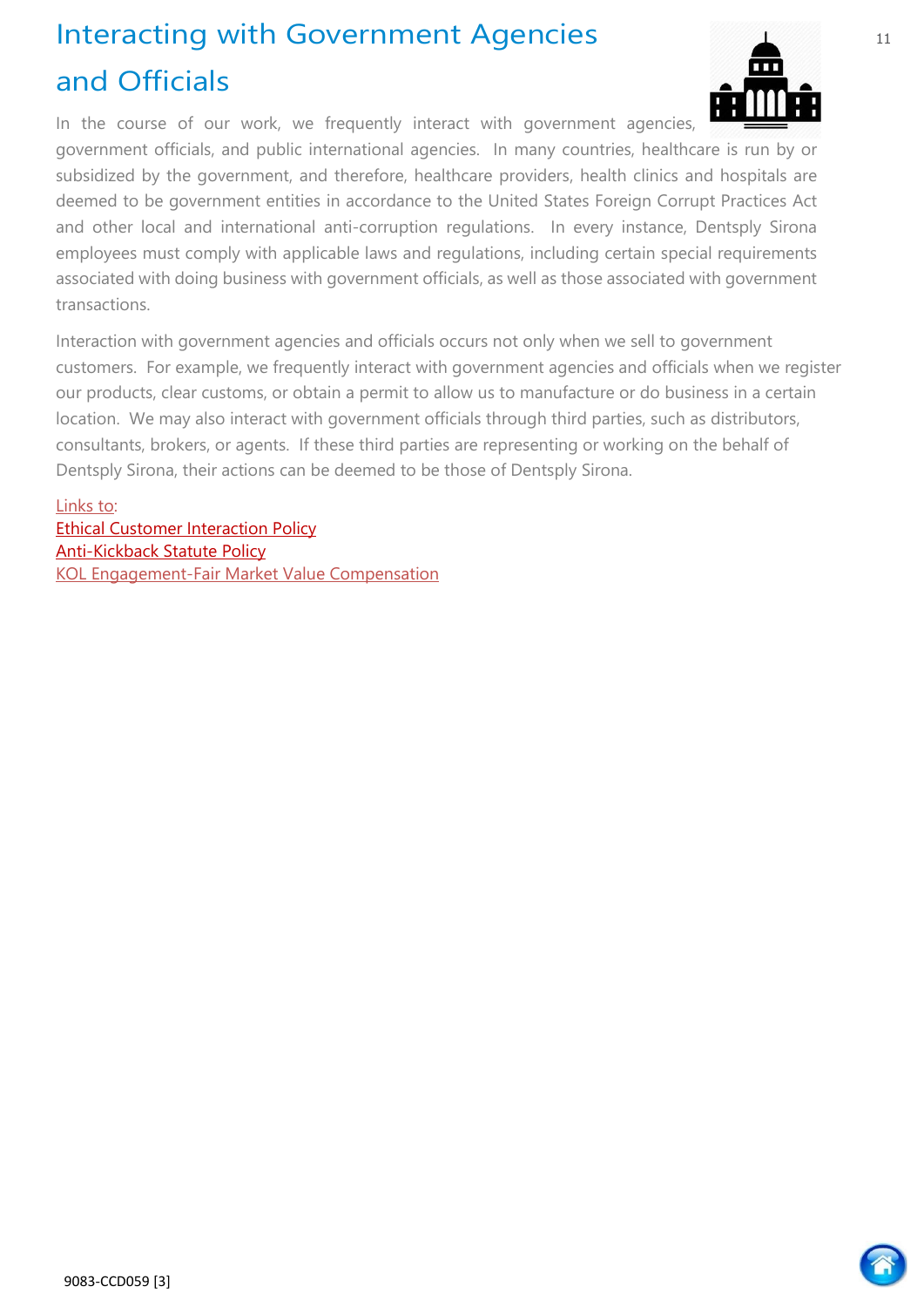## Third Party Compliance

<span id="page-11-0"></span>Dentsply Sirona's relationships with suppliers, distributors and consultants are based on mutual respect and the expectation thatweall engage in lawful, efficient, and fair practices at all times. We expect our third-party business partners to abide by all laws and to agree to follow our Code of Ethics and Business Conduct. Dentsply Sirona can be



held accountable for unethical behavior of our third parties conducted on our behalf if we knew or should have known that it was occurring. Each relationship requires appropriate due diligence to assure that who we chose to work with live to the highest standards of integrity. Additionally, each business relationship shall be governed by a written agreement which will include language precluding engagement in corruption and bribery and will adhere to all US trade sanctions as well as specified laws pertaining to human rights and antihuman trafficking actions.

#### Link to:

[Business Partner Code of Conduct](https://dentsplysirona.sharepoint.com/sites/ComplianceEthics/CodesPolicy/Forms/AllItems.aspx?id=%2Fsites%2FComplianceEthics%2FCodesPolicy%2FBusiness%20Partner%20Code%20of%20Conduct%2FBusiness%20Partner%20Code%20of%20Conduct%2Epdf&parent=%2Fsites%2FComplianceEthics%2FCodesPolicy%2FBusiness%20Partner%20Code%20of%20Conduct) [Third Party Consultant Compliance](https://dentsplysirona.sharepoint.com/:b:/s/ComplianceEthics/EaU_q1do_ZVCq_x5R-oTjf4BdfSHKYmlrrr_KGkv1d546w?e=baX6tE) [Third Party Distributor Compliance](https://dentsplysirona.sharepoint.com/:b:/s/ComplianceEthics/Ef8vRU2EtupFlZitrHdIS8ABCL9-IoMRzcH2TdHofO7OLg?e=Wn7lXi) [Third Party Supplier Compliance](https://dentsplysirona.sharepoint.com/sites/ComplianceEthics/CodesPolicy/Forms/AllItems.aspx?id=%2Fsites%2FComplianceEthics%2FCodesPolicy%2FThird%20Party%20Documents%2FThird%20Party%20Supplier%20Compliance%2Epdf&parent=%2Fsites%2FComplianceEthics%2FCodesPolicy%2FThird%20Party%20Documents)



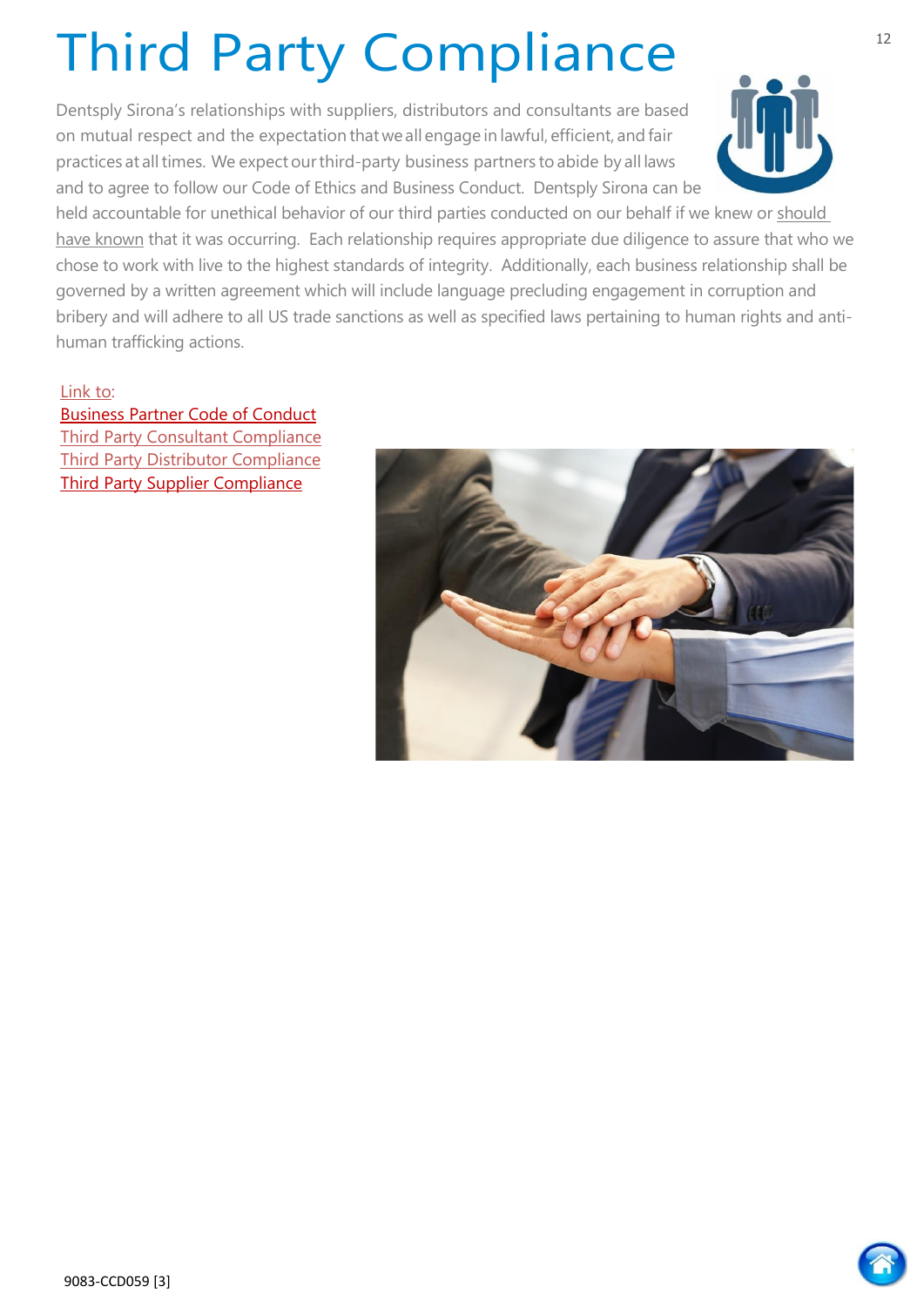## Financial Compliance

### Insider Trading

<span id="page-12-0"></span>In the course of your job, you may learn of material information about Dentsply Sirona or other companies, before it is made public. You may simply overhear a hallway conversation or come across a memo left at a copy machine. Using this

information for your financial or other personal benefit or conveying this information to others constitutes a violation of Dentsply Sirona's insidertrading policy and may violate the law.This includes buying or selling securities of any company about which you have material non-public

information and giving this "inside information" to anyone else who might base financial trades on the information you have shared.

- Do Not Buy or Sell the securities of any company, including Dentsply Sirona, either directly orthrough family members or other persons or entities, while you are aware of inside information about the Company (this is known as "insider trading").
- Do Not Recommend or Suggest that anyone else buy or sell the securities of any company,including Dentsply Sirona, while you have inside information about the Company (this is known as "tipping").
- Maintain the Confidentiality of Dentsply Sirona information and do not convey information to anyone outside of Dentsply Sirona unless it is necessary for Dentsply Sirona's business activities and you are certain that person is under obligation to the Company by an appropriate non-disclosure agreement.

Links to: [Insider Trading Policy](https://dentsplysirona.sharepoint.com/sites/ComplianceEthics/CodesPolicy/Forms/AllItems.aspx?id=%2Fsites%2FComplianceEthics%2FCodesPolicy%2FPolicies%2FInsider%20Trading%20Policy%2Epdf&parent=%2Fsites%2FComplianceEthics%2FCodesPolicy%2FPolicies) [US Grant Procedure](https://dentsplysirona.sharepoint.com/sites/ComplianceEthics/CodesPolicy/Forms/AllItems.aspx?id=%2Fsites%2FComplianceEthics%2FCodesPolicy%2FPolicies%2FU%2ES%2E%20Grant%20Policy%2Epdf&parent=%2Fsites%2FComplianceEthics%2FCodesPolicy%2FPolicies)

### <span id="page-12-1"></span>Anti-Money Laundering

Money laundering is the act of placing illegal gains into the financial system in ways designed to avoid drawing the attention of banks, financial institutions or law enforcement agencies. People involved in criminal activity – such as [Click Here for more information](https://dentsplysirona.sharepoint.com/:p:/s/ComplianceEthics/EQHEgOm4YcxCu2ExJeST_N0B8G-mR8pMPyhkA_jNtyoYHg?rtime=x0S4_HUm10g)

terrorism, drug trafficking, bribery, or fraud – may try to "launder" the proceeds of their crimes to hide them or make them appear legitimate. Many countries have laws against money laundering and these laws prohibit doing business that involves proceeds of criminal activities. Another concern is that legitimate funds may be used to finance terroristic activities – sometimes called "reverse" money laundering, and many countries have restrictions to combat this activity as well.

Dentsply Sirona runs the risk of inadvertent or explicit participation in money laundering schemes in accepting cash-payments for products or services, accepting payments from entities other than the contractual customer, or allowing a customer to settle their account through multiple payments directly into our accounts.

Dentsply Sirona is committed to complying fully with all anti-money laundering and anti-terrorism laws throughout the world. Dentsply Sirona will conduct business only with reputable customers involved in legitimate business activities, with funds derived from legitimate sources. Each Dentsply Sirona business is required to implement risk- based "Know Your Customer" due diligence procedures calibrated to the risk in question, and to take reasonable steps to prevent and detect unacceptable and suspicious forms of payment. Failing to detect customer relationships and transactions that place Dentsply Sirona at risk can severely damage Dentsply Sirona's integrity and reputation and could violate the law.

#### Link to: [Anti-Money Laundering](https://dentsplysirona.sharepoint.com/sites/ComplianceEthics/CodesPolicy/Forms/AllItems.aspx?id=%2Fsites%2FComplianceEthics%2FCodesPolicy%2FPolicies%2FAnti%2DMoney%20Laundering%20Policy%2Epdf&parent=%2Fsites%2FComplianceEthics%2FCodesPolicy%2FPolicies) Polic[y](https://dentsplysirona.sharepoint.com/sites/ComplianceEthics/CodesPolicy/Forms/AllItems.aspx?id=%2Fsites%2FComplianceEthics%2FCodesPolicy%2FPolicies%2FAnti%2DMoney%20Laundering%20Policy%2Epdf&parent=%2Fsites%2FComplianceEthics%2FCodesPolicy%2FPolicies)

9083-CCD059 [3]

13

[Click Here for more information](https://dentsplysirona.sharepoint.com/:p:/s/ComplianceEthics/EQHbE9JgDBBBq2tDZ1RPiaABCF5kMVOS0dtKHoRPXmsX4g?rtime=B5KRUQ8n10g)

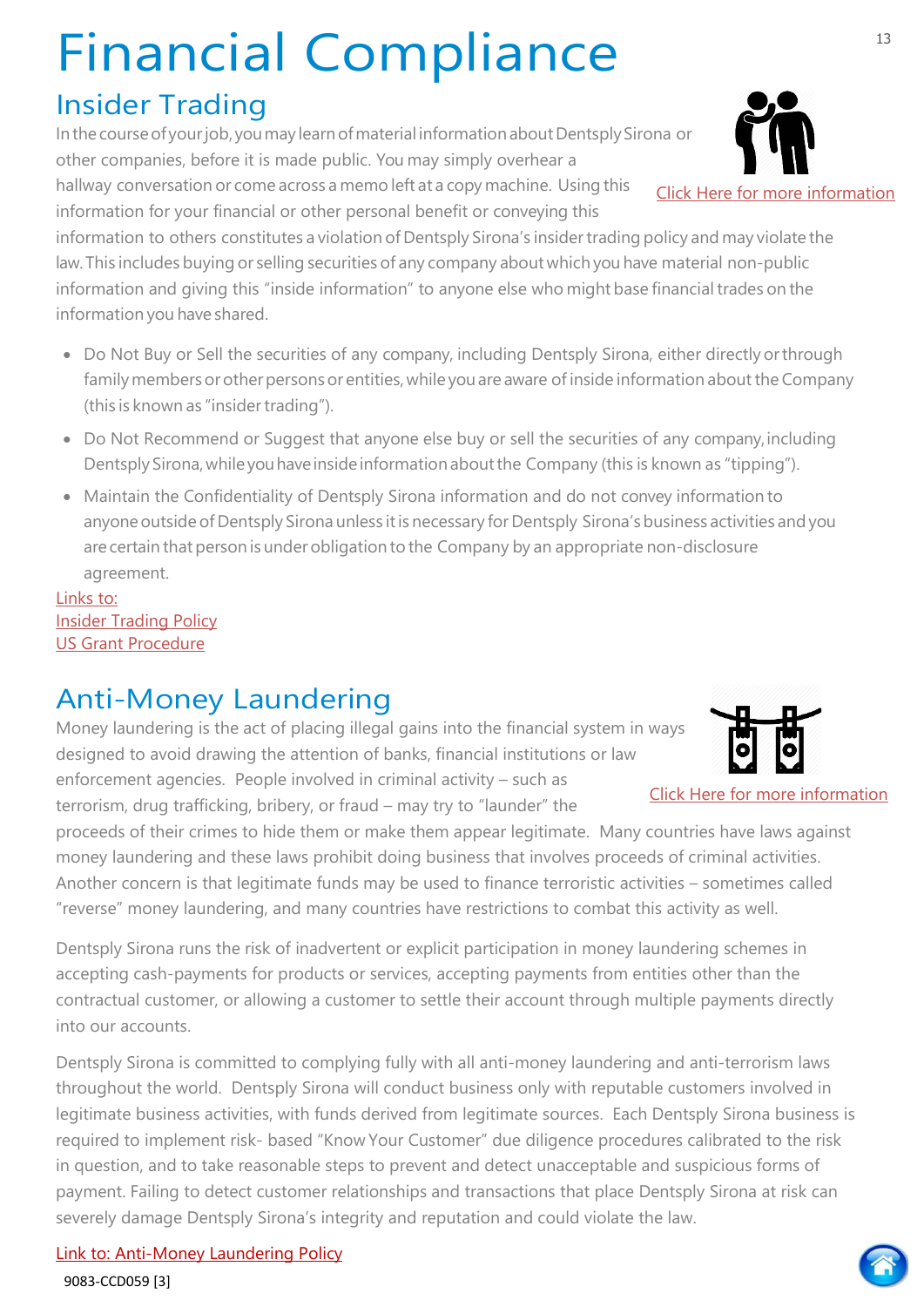### Fraud

<span id="page-13-0"></span>Fraud is perpetrated by individuals or in concert with others to obtain money, property, or services; to avoid payment or loss of services; or to secure personal or business advantage. The majority of fraudulent acts are some form of asset misappropriation. The cumulative effect of repeated incidents of asset misappropriation may have significant financial impact on a business and may result in the need for financial restatement or SEC reporting for a U.S., publicly traded company such as Dentsply Sirona.



[Click Here for more information](https://dentsplysirona.sharepoint.com/:p:/s/ComplianceEthics/EWK_XlA5iBxIkTm8dOnFyYMBmjtH5ZUjKI7C8BibMwJ6WQ?rtime=VIFM93Mm10g)

The following is not an exhaustive list of asset misappropriation schemes but provides an idea of the things we need to pay attention to mitigate the risk to our company:

- Abusing the Corporate Travel Booking System
- Travel & Entertainment Expense Fraud
- Expensing Gift Cards for Personal Use
- Misusing a Purchasing Card
- Altering Payroll Records
- Manipulating Purchase Orders
- Pocketing Maintenance Fees
- "Accidental" Overpayments
- Cashing in on Weak Controls
- Falsifying Recruiter Fees
- Profiting from Weak Inventory Controls
- Falsifying Shipping Labels
- Falsifying Productivity Figures
- Abusing Supplier Accounts

Dentsply Sirona recognizes the risk that fraud of any type represents to the company and our shareholders and takes the appropriate steps to prevent fraud before it occurs, detect fraud which may be occurring and thoroughly investigates suspected fraud. If and when fraud is discovered, Dentsply Sirona responds swiftly and aggressively to identify the person or persons responsible, assures that the schemes are fully understood and terminated, recover the misappropriated funds and will work with local and U.S. federal agencies in legal prosecution of the responsible individuals.

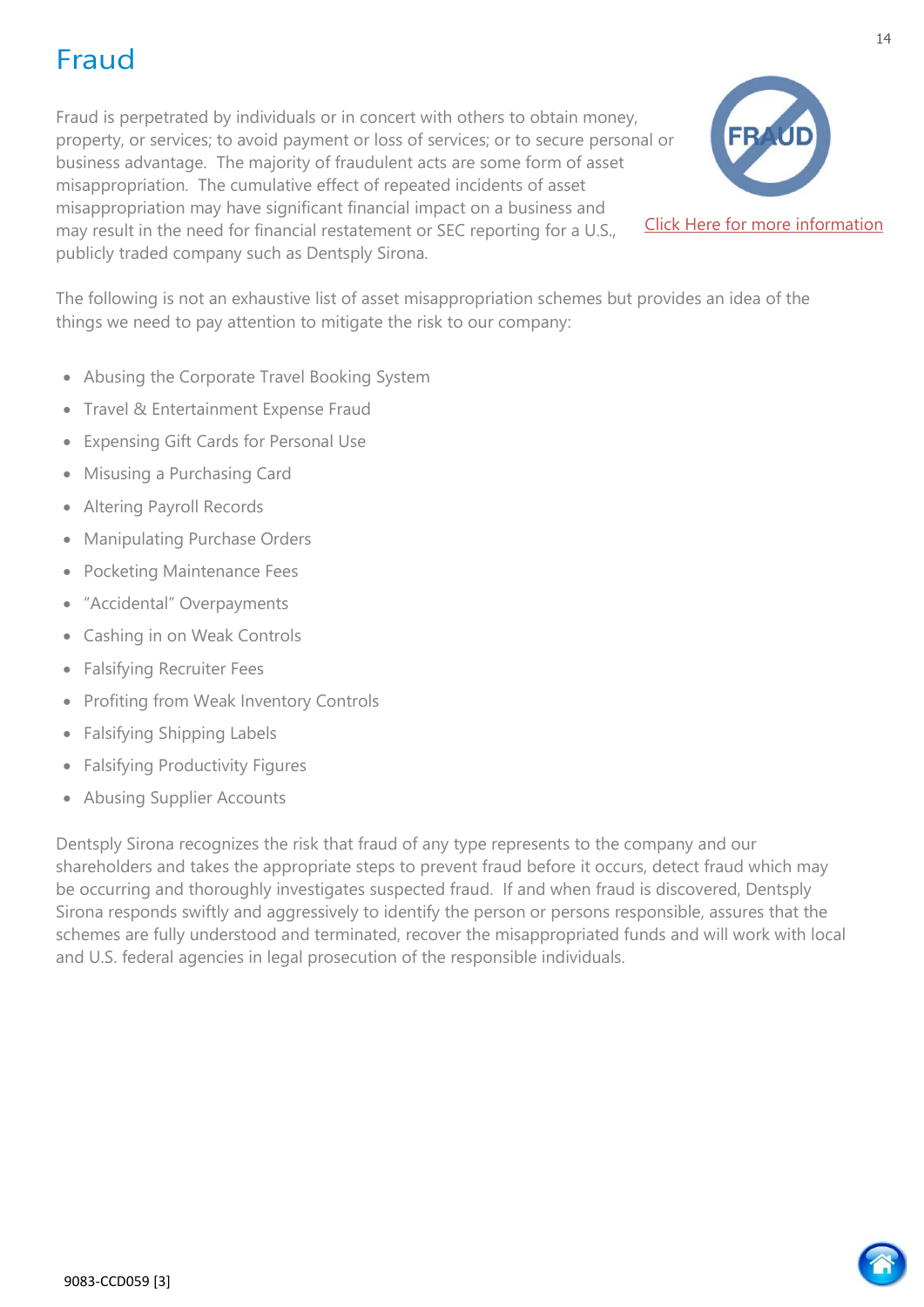### Anti-Trust

<span id="page-14-0"></span>Anti-trust or anti-competition laws Prohibitagreementsorunderstandings between competitors that undermine competition and regulate the behavior of dominant companies within an industry. Additionally, anti-



15

[Click Here for more information](https://dentsplysirona.sharepoint.com/:p:/s/ComplianceEthics/EVCX6aCjzjdGpjl6dwwocAkBkuo1oMW9BrLwR7QLGINDgA?rtime=nkEzD1wn10g)

trust laws require prior review and possible clearance for mergers, acquisitions and certain other transactions, in order to prevent transactions that would substantially reduce competition.

These laws are complex, global in reach, and can operate differently in each particular situation. It is essential that you involve a member of the Dentsply Sirona Legal department early in the process of developing new commercial initiatives with a competitor given the many uncertainties that arise in the application of these laws.

[Link to: Antitrust Policy](https://dentsplysirona.sharepoint.com/sites/ComplianceEthics/CodesPolicy/Forms/AllItems.aspx?id=%2Fsites%2FComplianceEthics%2FCodesPolicy%2FPolicies%2FAntitrust%20Policy%2Epdf&parent=%2Fsites%2FComplianceEthics%2FCodesPolicy%2FPolicies)

### <span id="page-14-1"></span>Conflict of Interest

Conflicts of interest arise when activities or interests of an employee call into question his/her actions or judgement and objectivity in their professional capacity at Dentsply Sirona. On the job or in your free time, nothing you do should conflict with your responsibilities to Dentsply Sirona. No activity at work or at home should hurt Dentsply Sirona's reputation or business. Do not misuse or use for personal gain Dentsply Sirona resources, intellectual property, time or facilities. Misusing Dentsply Sirona resources or influence is also prohibited. Even when nothing wrong is intended, the appearance of a conflict can have negative effects. It is crucial to consider how your actions might appear, and to avoid the perception of a conflict of interest.

Do not take any opportunities for yourself in which Dentsply Sirona might have an interest, particularly if you discoverthem using your Dentsply Sirona position, information orproperty.

Get approval from Dentsply Sirona's Legal organization before accepting positions with anoutside businesswhile youarea Dentsply Sirona employee.

Get your manager's approval when accepting not-for-profit board positions, particularly if the organization has a Dentsply Sirona relationship or might expect Dentsply Sirona financial or other support.

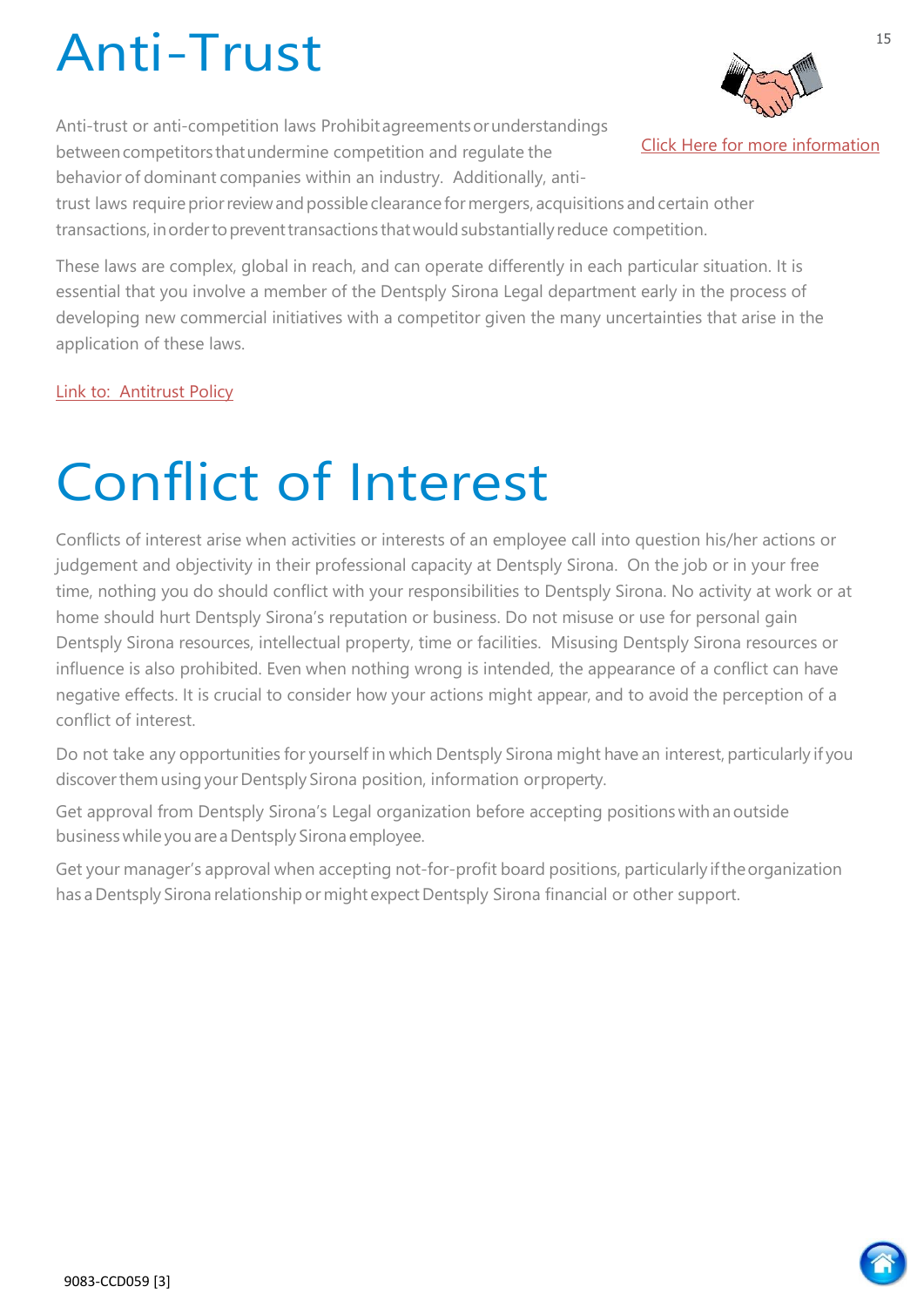## Data Privacy, Protection & Cyber Security



[Click Here for more information](https://dentsplysirona.sharepoint.com/sites/ComplianceEthics/DataPrivacy/DataPrivacyDocs/Forms/AllItems.aspx?id=%2Fsites%2FComplianceEthics%2FDataPrivacy%2FDataPrivacyDocs%2FData%20Privacy%2Epdf&parent=%2Fsites%2FComplianceEthics%2FDataPrivacy%2FDataPrivacyDocs&p=true)

<span id="page-15-0"></span>Many countries across the world regulate the collection and use of personal data (which can include individuals' names, contact details and health status). It is our

responsibility as a company to ensure the safety and confidentiality of the personal data that we process of e.g. our customers, business partners, employees and patients – in other words; the personal data of whomever we have been entrusted.

Dentsply Sirona is committed to collecting, using, retaining and disclosing personal data in a fair, transparent and secure way. We must consider the privacy risks before we collect, use, retain, or disclose personal data, such as in a new system or part of a project. We must be open with individuals about how we use their personal data, with whom we share it and where it may be sent. Once we no longer have a business



need for the personal data, it must be destroyed in accordance with our legal obligations and company retention policies.

Always keep in mind that we only collect personal data that we really need and remember to use the personal data solely for the purpose of which is what originally collected. Personal data has to be kept safe at all times, so it does not fall into the wrong hands and be particularly careful when collecting and processing personal data of sensitive nature (such as patient data and health related data of employees).

Adhering to our information security and cybersecurity practices is an ethical obligation, and we must use company email, applications, and accounts responsibly. Always strive to ensure that our processes to protect our networks, computers, programs, and data from unauthorized access are followed. Not doing so could lead to fines and sanctions against the company.

Links to: **[Internal Data Privacy Policy](https://dentsplysirona.sharepoint.com/:b:/s/ComplianceEthics/DataPrivacy/EX8kvF0X5LNPv1M3jG1BZRABHOBaQmB5Twn136M0vXUhyw?e=vv7q1Q)** [Data GDPR Guidelines](https://dentsplysirona.sharepoint.com/sites/Intranet/en-us/functions/EthicsCompliance/Pages/Data-Privacy.aspx) [External Data Privacy Statement](https://www.dentsplysirona.com/en/legal/privacy-policy.html)

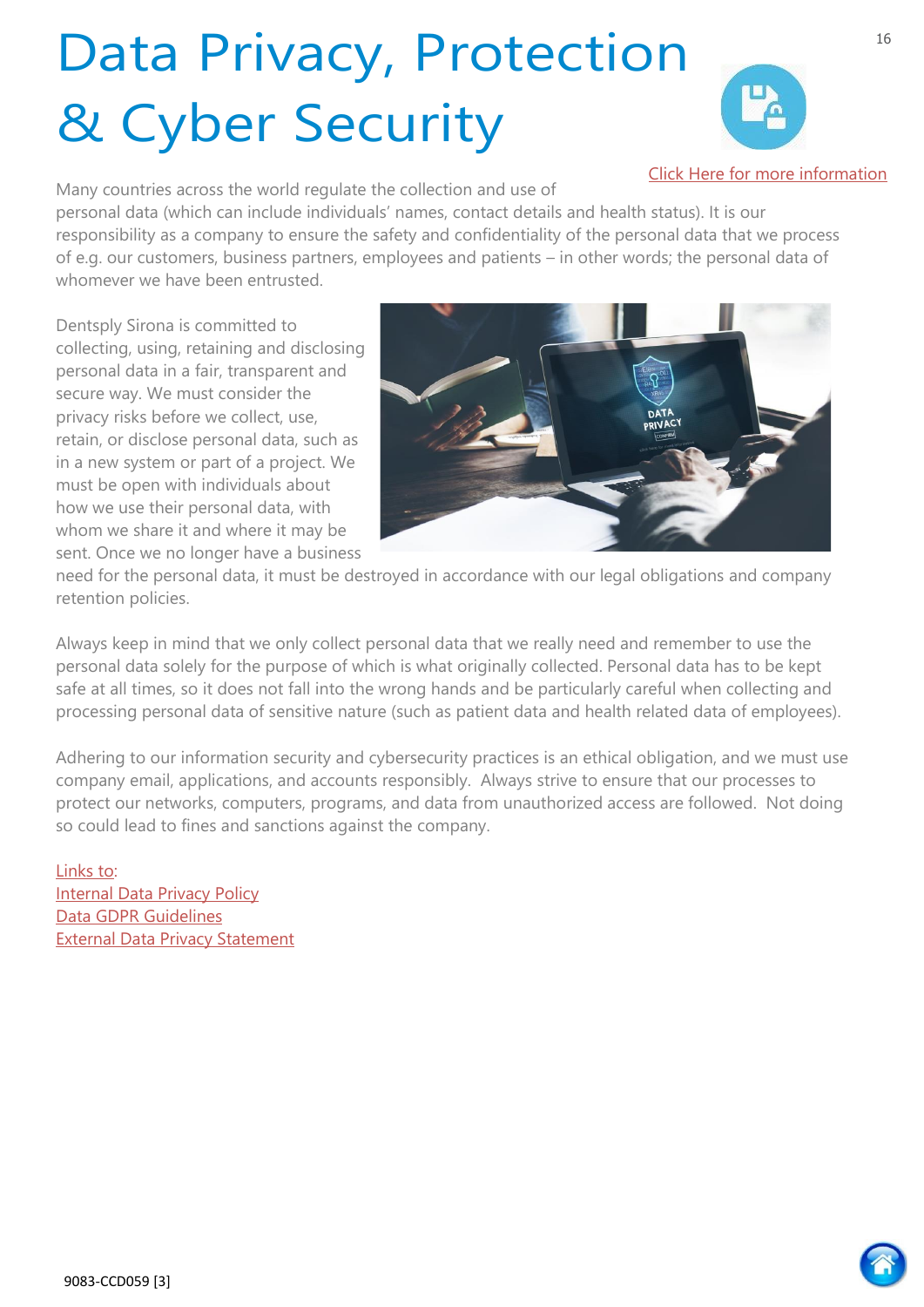<span id="page-16-0"></span>

### **Transparency**

The United States Patient Protection and Affordable Health Care Act (the "Affordable Care Act") includes a section entitled "Transparency Reports and Reporting of Physician

Ownership or Investment Interests," also referred to as Physician Payments Sunshine Act (PPSA). To facilitate compliance with the PPSA portion of the



[Click Here for more information](https://dentsplysirona.sharepoint.com/sites/intranet/en-us/functions/ethicscompliance/pages/open-payments-and-transparency.aspx)

Affordable Care Act, the federal "Open Payments Program" was enacted ("Open Payments"). Open Payments is intended to increase transparency with respect to financial relationships that physicians, dentists, and teaching hospitals have with drug and medical device manufacturers. Open Payments requires pharmaceutical, medical device, biological and medical supply manufacturers to report to the Centers for Medicare & Medicaid Services any "payment or other transfer of value" to "covered recipients".

The United States is not alone in its transparency reporting requirements and several countries go beyond these regulations and require pre-approval of business relationships such as speaker agreements and consultancy arrangements between medical device manufacturers and health-care professionals.

Links to: [Ethical Customer Interaction Policy](https://dentsplysirona.sharepoint.com/sites/ComplianceEthics/MarketingCompliance/Ethical%20Customer%20Interaction%20Policy/Ethical%20Customer%20Interaction%20Policy/Ethical%20Customer%20Interaction%20Policy_ENGLISH.pdf) [Open Payments Guideline](https://dentsplysirona.sharepoint.com/sites/ComplianceEthics/MarketingCompliance/Shared%20Documents/Dentsply%20Sirona%20Open%20Payments%20Procedure%20Guideline_2018%20update.pdf)

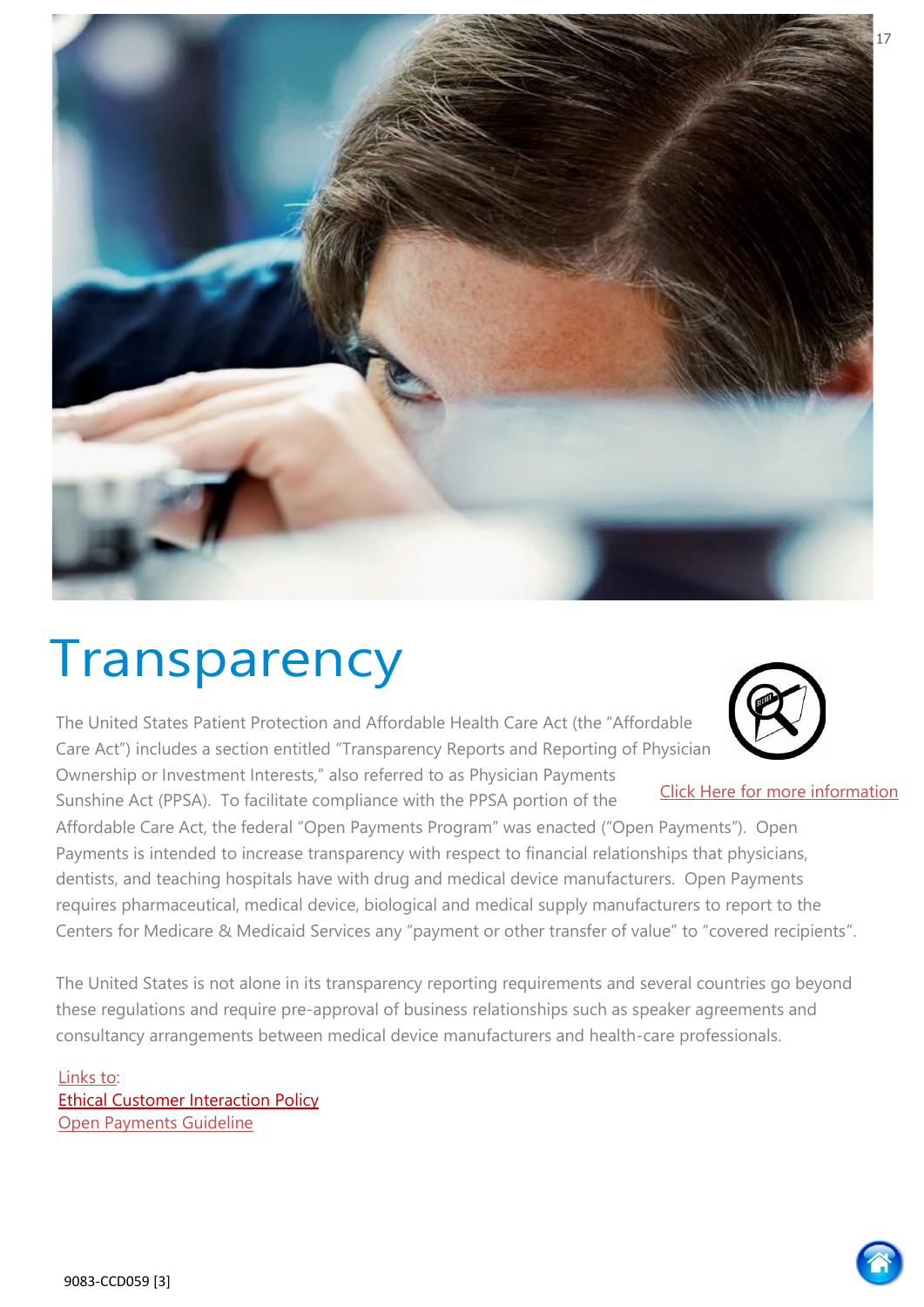## <span id="page-17-0"></span>Environmental Health & Safety



Protecting the health and safety of our people and operating in an environmentally responsible manner is a cornerstone of our business. Dentsply Sirona views this simply as "the right thing to do – for our employees, partner communities, patients and customers."

Our Leadership is committed to support and achieve continuous EHS improvement through a culture of accountability and operational discipline at all levels. We strive to firmly integrate this focus into all our global operations.

Our EHS program is established to:

- Educate, motivate and support our people to operate safely and protect our environment,
- Fulfill all applicable EHS regulatory compliance requirements, and
- Support the sustainability of our customers, our patients, our communities and our company.

Dentsply Sirona does not tolerate acts or threats of violence. If you see or hear of possible threats of violence it is important that you speak up immediately by contacting your manager, a member of the HR and/or Legal departments, or the Dentsply Sirona Ethics Hotline.

The company is committed to promoting a healthy workplace environment that enables you to perform your duties at your highest ability. Using and distributing alcohol or illegal drugs at work is prohibited by Dentsply Sirona. There could be instances where drinking alcoholic beverages while conducting business on behalf of the company is permitted. In these circumstances, we would encourage you to comply with all laws and company policies and principles, and always exercise good judgment.

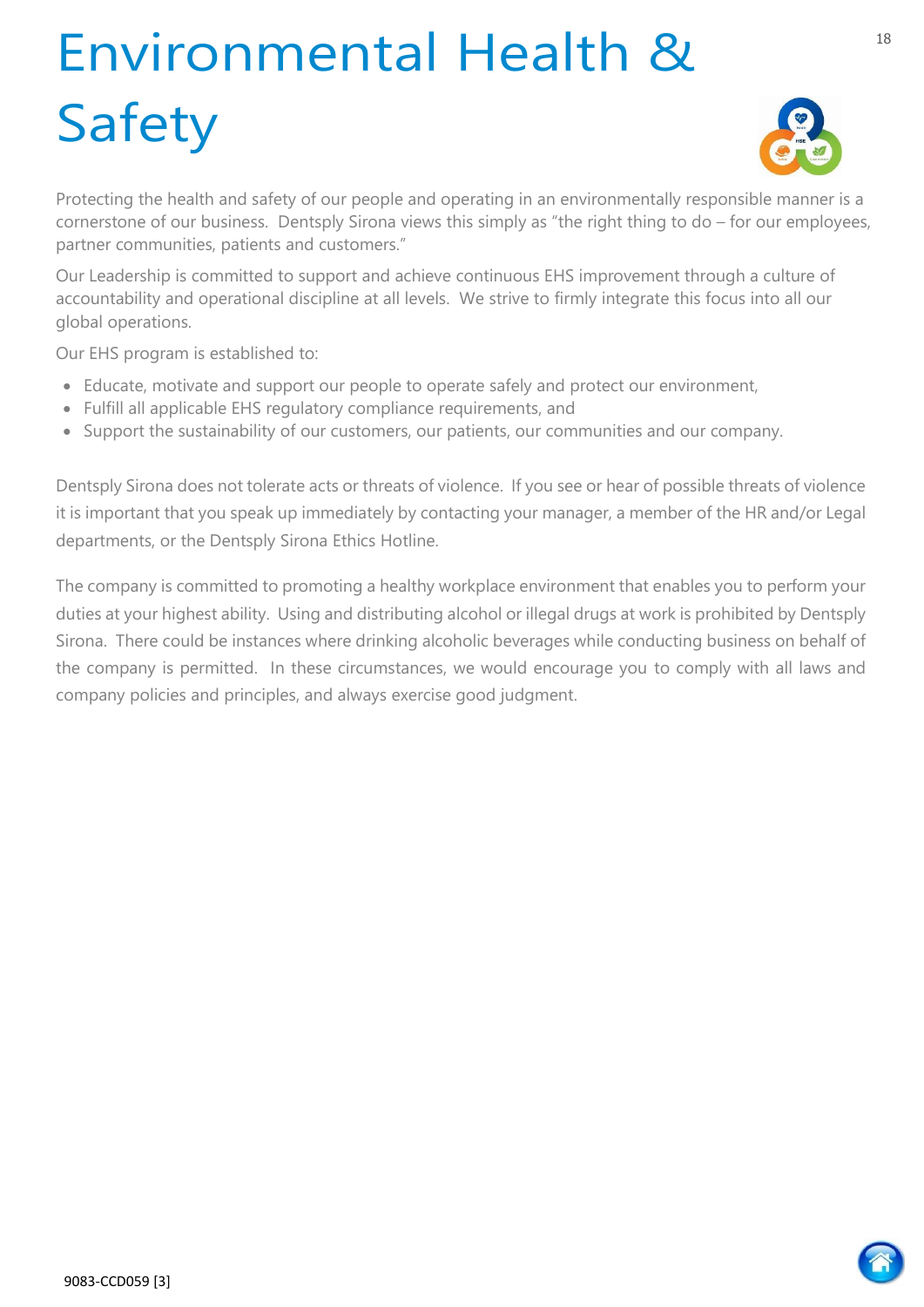## Dentsply Sirona in the World Community

<span id="page-18-0"></span>Dentsply Sirona actively supports fair employment practices which do more than keep Dentsply Sirona in compliance with applicable labor and employment laws, they contribute to a culture of mutual respect and unquestionable integrity. Dentsply Sirona Inc. is an equal opportunity employer.



Dentsply Sirona's commitment to equal opportunity employment applies to all decisions about recruitment, hiring, compensation, benefits, transfers, promotions, training, social programs, redundancies and any other conditions of employment except where there is a bona fide occupational qualification.

Dentsply Sirona does not tolerate unlawful harassment or any mistreatment by or of workers (including individual contributors, managers, and contingent workers), guests, clients, or vendors in the workplace or in a work-related situation on the basis of sex, race, color, nationality, ethnic or national origin, ancestry, citizenship, religion (or belief, where applicable), age, physical or mental disability, medical condition, sexual orientation,



veteran status, marital status, genetic information or characteristics (or those of a family member), or any other category protected under applicable federal, state, or local law. If you suspect harassment, discrimination, or retaliation (as described in our Prohibition on Harassment Policy) has occurred, you are encouraged, and managers are required, to promptly provide a written or oral complaint to an HR Business Partner, Corporate HR or to our Whistleblower Hotline. Please refer to our full Prohibition on Harassment Policy.

In line with the UN International Labor Organization's declaration on Fundamental Principles and Rights at Work, we support freedom of association and the effective recognition of the right to collective bargaining, the elimination of forced or compulsory labor, the abolition of child labor and the elimination of discrimination in respect of employment. We are committed to supporting the UK Modern Slavery Act of 2015, the California Transparency in Supply Chain Act, the Australian Modern Slavery Act and the New South Wales Modern Slavery Act along with the global effort to combat slavery and human trafficking.

#### Links to: [Third Party Supplier Compliance](https://dentsplysirona.sharepoint.com/sites/ComplianceEthics/CodesPolicy/Forms/AllItems.aspx?id=%2Fsites%2FComplianceEthics%2FCodesPolicy%2FThird%20Party%20Documents%2FThird%20Party%20Supplier%20Compliance%2Epdf&parent=%2Fsites%2FComplianceEthics%2FCodesPolicy%2FThird%20Party%20Documents)  [UK Modern Slavery and California Attestation](https://dentsplysirona.sharepoint.com/sites/ComplianceEthics/CodesPolicy/Forms/AllItems.aspx?id=%2Fsites%2FComplianceEthics%2FCodesPolicy%2FPolicies%2FAttestation%20for%20UK%20Modern%20Slavery%20Act%2C%20California%20Transparency%20in%20Supply%20Chain%20Act%2C%20Australian%20Modern%20Slavery%20Act%2Epdf&parent=%2Fsites%2FComplianceEthics%2FCodesPolicy%2FPolicies)